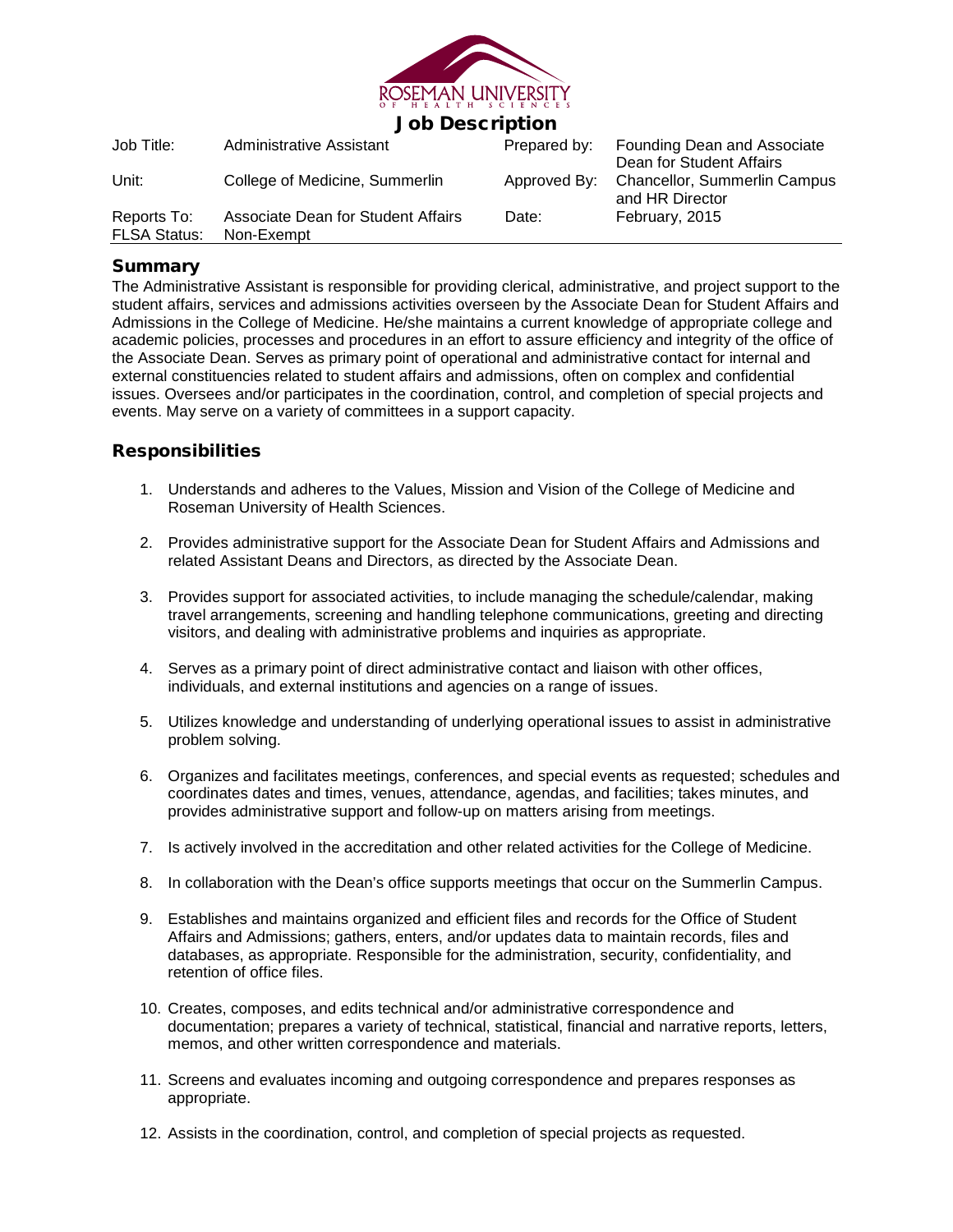- 13. Assists with preparation of presentations delivered by the Associate Dean and related Assistant Deans and Directors.
- 14. Attends and takes notes at various administrative and operational meetings with the Associate Dean as requested.
- 15. Serves as an integral component in staff, faculty and student activities as directed by the Associate Dean.
- 16. Enhances professional growth and development through participation in educational programs, current literature, in-service meetings, and workshops.
- 17. Serves as front desk receptionist/admin assistant during meal breaks, rest periods, and at other times when needed.
- 18. Assists the other administrative assistants in the COM as requested.
- 19. Performs other job-related duties as assigned.

#### **Skills**

- 1. Pleasant, courteous and professional customer service skills.
- 2. Must type 45 WPM
- 3. Working knowledge and experience using Microsoft Office software. Specifically is proficient in the use of Outlook, Word, Excel and PowerPoint.
- 4. Demonstrates excellent written and oral communication skills.
- 5. Demonstrates excellent organizational skills with ability to manage multiple tasks simultaneously.
- 6. Demonstrates ability to work independently as well as in a collaborative fashion.
- 7. Timely in the completion of tasks.
- 8. Maintains the highest level of confidentiality and professionalism at all times.

### Work Conditions

- 1. Work is primarily indoors, but requires the incumbent to be in an outdoor environment when traveling between campus buildings, off campus, and to Roseman campuses and facilities located outside Summerlin.
- 2. Standard office hours are 8:00 a.m. to 5:00 p.m.
- 3. Performing duties and attending events during the evening and on the weekend occurs occasionally and is required.
- 4. Traveling off-campus to a local, state, regional and/or national event, as well as travel to other Roseman campuses or facilities (e.g. Henderson, Nevada or S Jordan, Utah) occurs occasionally and is required.
- 5. Incumbent may be exposed to frequent noise caused by telephones, office machines, and nearby oral communications among University personnel and/or students.